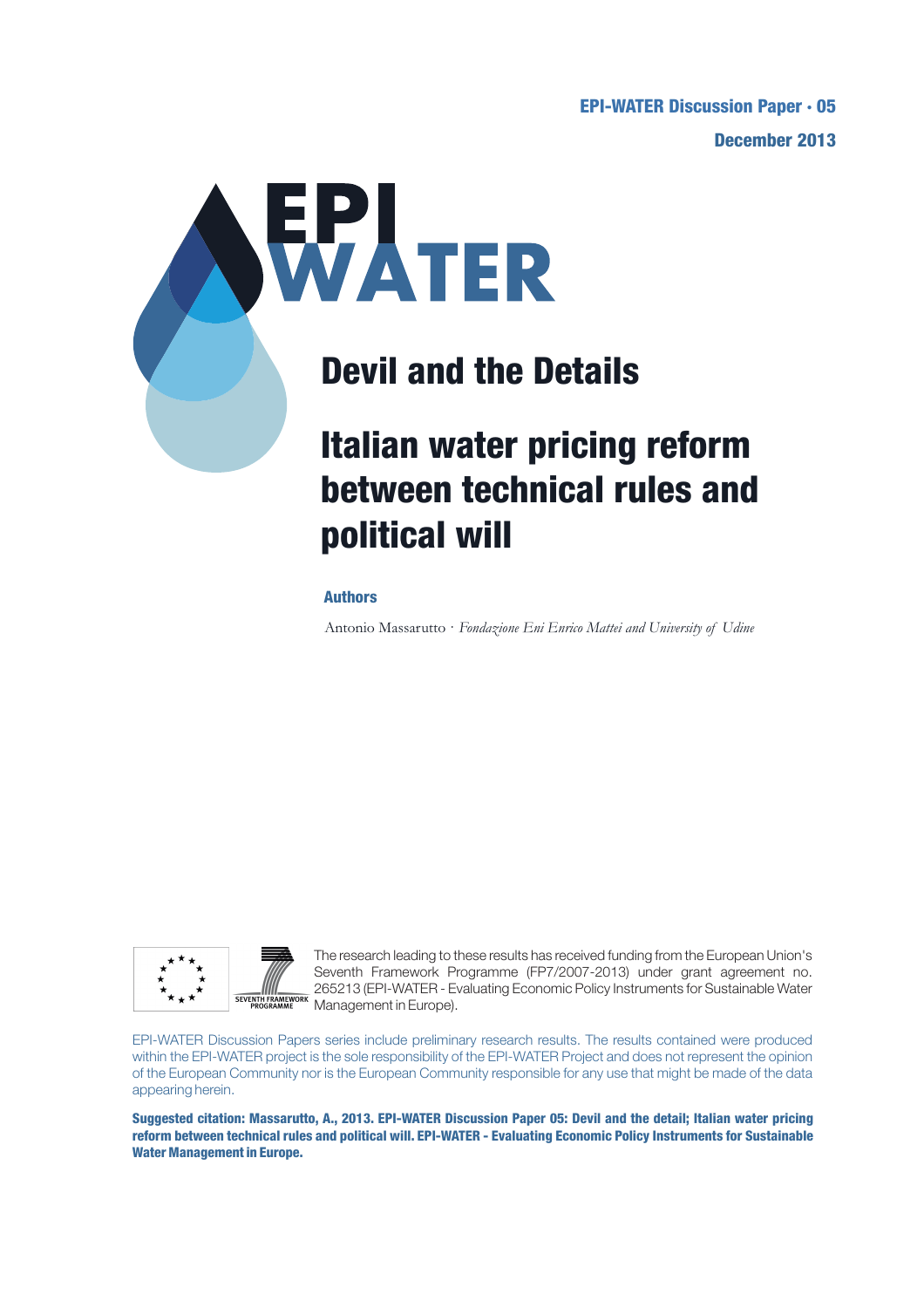

#### 1.Introduction

Environmental economics has emphasized the importance of addressing the users of natural resources with the appropriate signals, and advocates a widespread use of economic policy instruments (EPI) explicitly targeted at this purpose. The rationale behind EPIs is searched in their capability of altering at the margin the convenience of alternative actions, offering a privilege to those that are coherent with a more sustainable use of water resources (Strosser et al. 2013). For example, water pricing is advocated for providing a signal of scarcity and thence reduce water demand; taxes on water pollutants such as nitrates and pesticides are proposed in order to reduce their use, and so on (Gomez et al, 2013; Defrance et al., 2013).

We certainly do not intend to underrate the importance of providing incentives to final water users. However, the present paper aims at attracting attention on the fact that environmental sustainability depends not only on the individual behaviour of final users (how much water they use and how much they pollute it), but also – and probably much more, as far as domestic uses are concerned – on the collective choices concerning the management system of water resources: how are they selected and mobilized, how are they shared between competing uses, how are they treated; and more generally, how does the artificial system of water infrastructure interact and interfere with the natural water ecosystem.

run water service infrastructure, which should be motivated and enabled to invest in it.  $\bm{\mathsf{A}}$ further and not less important function of EPI, thence, should be that of (i) providing adequate incentives to water management system operators and (ii) ensuring their ongoing capacity to sustain financial obligations. Therefore, it is also important to consider incentives from the viewpoint of the subjects that

The latter dimension of the problem, in turn, changes substantially the approach to EPIs. As a fundamentally capital-intensive industry, whose costs are dominated by fixed components, it is paramount for water utilities to gather access to adequate sources of funding. Rather than providing an incentive at the margin, EPIs should be evaluated for their capacity to guarantee stable and reliable cash flows and ensure the service of debt, both for maintenance and replacement of already existing assets and new investments.

This aspect is perfectly exemplified by the recent Italian reform of water supply and sanitation services (WSS), which was launched in 1994 with the aim of establishing a selfsufficient water industry and permanently relieve the public budget of the burden of water investment.

#### 2. Approaches to cost recovery in the water industry

As a service of general interest, given the social concern about affordability and universal access, the economics of WSS is also conditioned by the fact that prices should not be so high that some consumers find it unaffordable. 2.1 The importance of financial sustainability

> No economic activity or industry, regardless of its area of concern, can survive in the long term if it is unable to recover its costs and remunerate inputs, and WSS is certainly no exception to this fact. The theory of industrial organization has elaborated its own definition of a sustainable business: the equilibrium price should ensure that markets are cleared (no consumers willing to pay that price are left unsatisfied), all firms in the industry recover their costs, including capital costs, and no extra profits encourage new suppliers to enter the market (Spulber, 1989).

> WSS should therefore be able to sustain the generation of cash flows that allow this system to recover both operational and capital costs, continue functioning in the long term.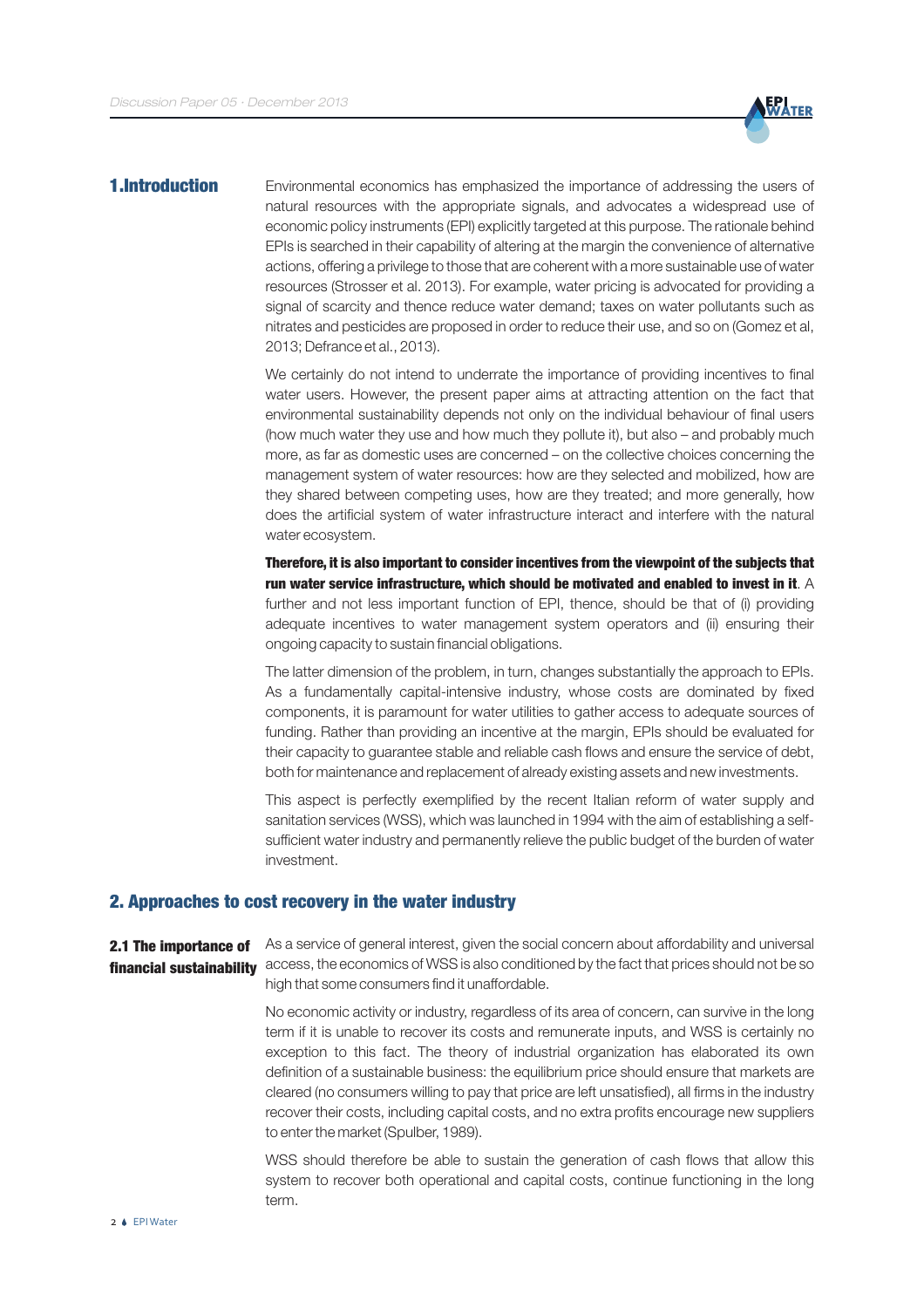

It is therefore crucial to monitor this aspect of sustainability, which is clearly related to how WSS operators have access to financial sources and obtain the revenues required for maintaining services – thus, pricing.

However, comparative studies on water pricing have so far scarcely focused on this dimension. Instead, they have concentrated mainly on ecological sustainability (use of prices as economic incentives for reducing water demand or pollution; discussion of the incentive structure behind the behaviour of demand for WSS), economic efficiency (prices as instruments ensuring that resource scarcity is conveniently accounted for and allocation rules designed in order to maximise social welfare) and social sustainability (impact of WSS price on family budgets; impact of different tariff structures in terms of affordability).

Full-cost recovery (FCR) is often recommended as a way to enforce the polluter-pays principle and achieve efficient resource allocation; in this meaning it represents a cornerstone, for example, of the EU Water Framework Directive, which extends this concept to include environmental externalities and scarcity costs.

We have argued elsewhere that this definition of full-cost recovery is conceptually misleading, since it mixes up issues regarding water as a natural resource and those regarding water services as an infrastructural business, both posing different and, to an extent, opposite requirements to pricing (Massarutto, 2007).

As a matter of fact, according to the standard theory of environmental economics, FCR is not strictly required for environmental sustainability, since what really matters is the adequacy of the economic incentive and not the mere recovery of costs; on the other hand, the standard theory of public utilities affirms that economic efficiency is concerned with marginal cost pricing; in the case of WSS, which is dominated by fixed costs, marginal costs are typically very low with respect to the full cost, hence an efficient provision of water services does not necessarily imply FCR.

In turn, FCR is fundamental in guaranteeing the viability of water companies and their capacity to survive in the long-term, meeting their financial obligations. The issue of the financial viability of water undertakings, however, is most often left behind by theorists of sustainability. It can be broadly defined as the ability of WSS to sustain the economic burden of running the system and provide investment to replace ageing infrastructure and expand it according to emerging requirements over time.

As in other capital-intensive industries such as motorway construction, WSS is based on the anticipation of high investment costs, which are mostly sunk; in order to service debt and remunerate capital, operations need to generate a stable flow of cash that exceeds the recovery of running costs. Economists label these cash flows as "quasi-rents" (Noll et al., 2000): a rent occurs whenever the revenue is higher than the marginal cost. While the best condition for achieving economic efficiency is charging at the marginal cost, the rent in this case is needed in order to recover the capital cost, as a second-best alternative in case other sources of finance are not available.

Hence, WSS should be able to generate high and stable operating margins in order to finance amortisation of debt and its service. However, since the time span is very long, there is a permanent temptation for regulators to "expropriate" these margins. This could be done in many ways: for example, by preventing tariffs from adapting to inflation, or by imposing taxes and fees that redirect part of the margin to the general budget. If the investment has still to be made, the reaction of the water company could be to restrain from investing; but once the investment is sunk, there will be no way to impede the raiding of funds.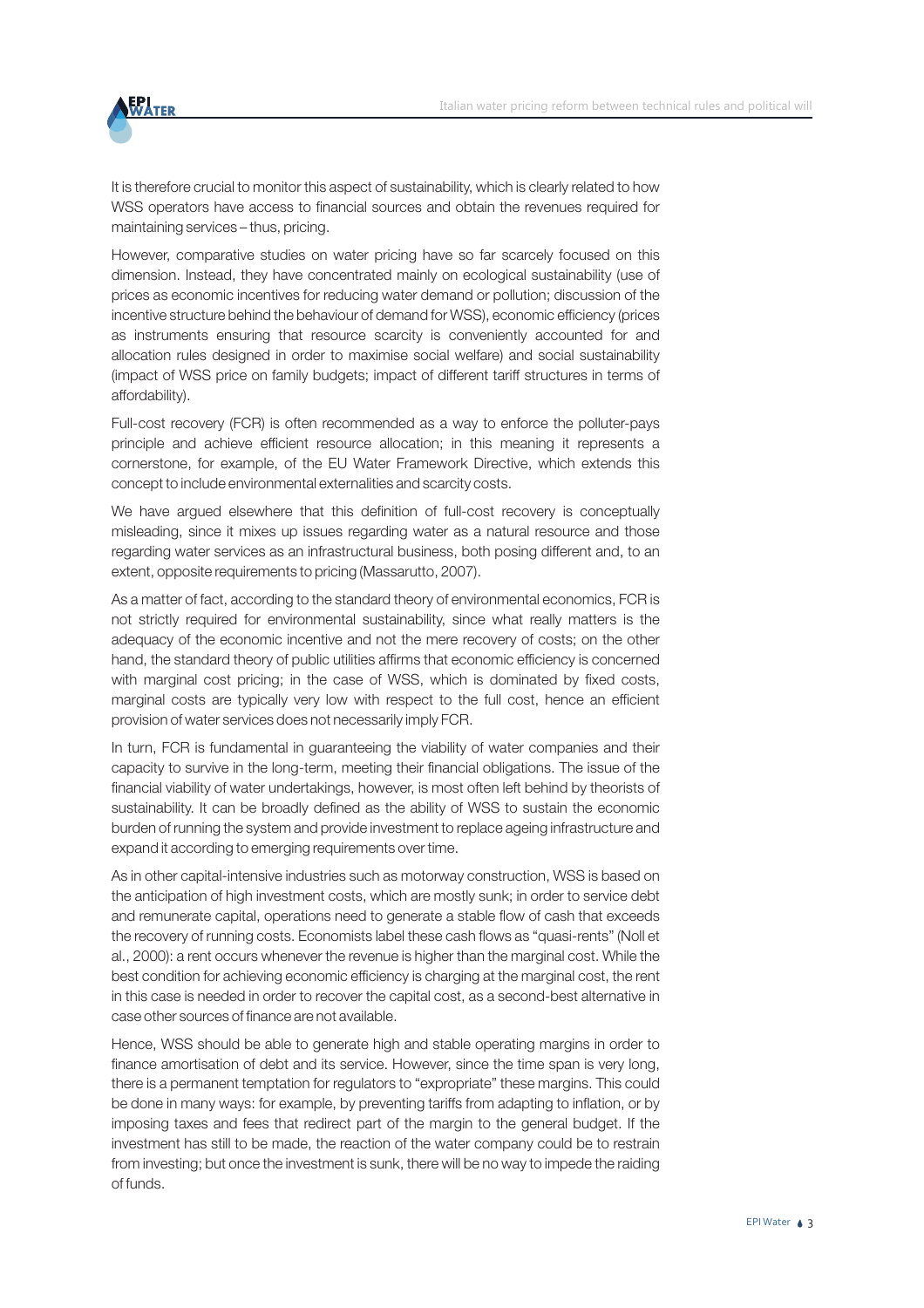

This temptation becomes even more marked if we consider that the amount of the initial nominal value of the investment, depreciated by inflation, is reduced over such a long period of time. If assets are not revaluated, tariffs will allow the repayment of old debt, but will not enable to sustain new debt (for making investments today) without a sudden increase. If it is politically difficult to introduce a sudden increase in tariffs, when the public budget cannot be a substitute, the result is a dramatic slowdown in investment.

The crucial questions, from this latter angle, regard the capacity of water undertakings to (i) generate and (ii) have control over sufficient cash flows in relation to the cash expenditure that is required for replacing ageing systems and improving them with new additional investment. Total revenues, their relation to total costs and their stability are therefore the important issues at stake here. In principle, revenues could be obtained from many different sources (including taxation) and tariff structures (e.g. volumetric or flat); what really matters is the security of revenues and the "property rights" over cash flows, namely their destination to WSS.

## 2.2 Financial sustainability as a prereqsustainability

Since the water capital is either natural or man-made, in order to achieve intergenerational fairness the current generation should be able to guarantee that both the natural capital uisite of environmental and infrastructural assets are reproduced for the next generation; this would not be the case if the value invested in WSS deteriorates over time. Furthermore, physical infrastructure is not the only important aspect. Delivering water services in a way that is compatible with ecological equilibrium also requires increasingly sophisticated technology, specialized equipment and professional skills. The economics of WSS therefore also requires that appropriate resources are allocated in order for the sector to be attractive for high-quality inputs, stimulate research and development, and through it innovation, vocational training, etc.

> Rather than being merely an autonomous and self-standing dimension of sustainability, thence, financial sustainability measures the ongoing capability of water management to invest adequate resources aimed at optimizing the impact of anthropic use on natural ecosystems, in order to preserve their value. The same final use – i.e. the supply of a certain quantity of water to a household and its restitution to the natural environment – affects ecosystems in rather different ways, depending on what water resources are used, how is water mobilized and treated, and so on. More generally, the water capital entails both a natural and an artificial component; the latter may provide an (imperfect) substitute of the former, at least for some environmental functions, provided that an adequate investment effort is put in place (Massarutto, 2012).

> In this sense, water sustainability depends on how its management system is designed and on the ongoing capability of devoting adequate resource to the realization, maintenance and renovation of assets. Ultimately, water stress always depends on the fact that available resources (here and now) do not match with actual demand; yet with a sufficient economic effort, no water stress would actually take place, given that available resources on a worldwide basis largely exceed any imaginable use. The point is that this implies an economic cost which water users should be willing and able to bear; and this (theoretical) willingness and ability to pay should be translated into institutional mechanisms actually ensuring that needed resources are actually set aside and made available to the entities that manage the artificial water system (Massarutto, 2012).

# sustainability

2.3 Water pricing, cost Many water pricing surveys so far have compared tariff levels and tariff structures (Oecd, recovery and financial 2009). This information is not immediately useful for assessing cost recovery, since it is known that WSS costs are very diverse. Assessing cost recovery through accounting documents could be a more significant indicator, yet again in a very imperfect way.

First, accounts on which cost recovery are assessed often miss the truly critical element,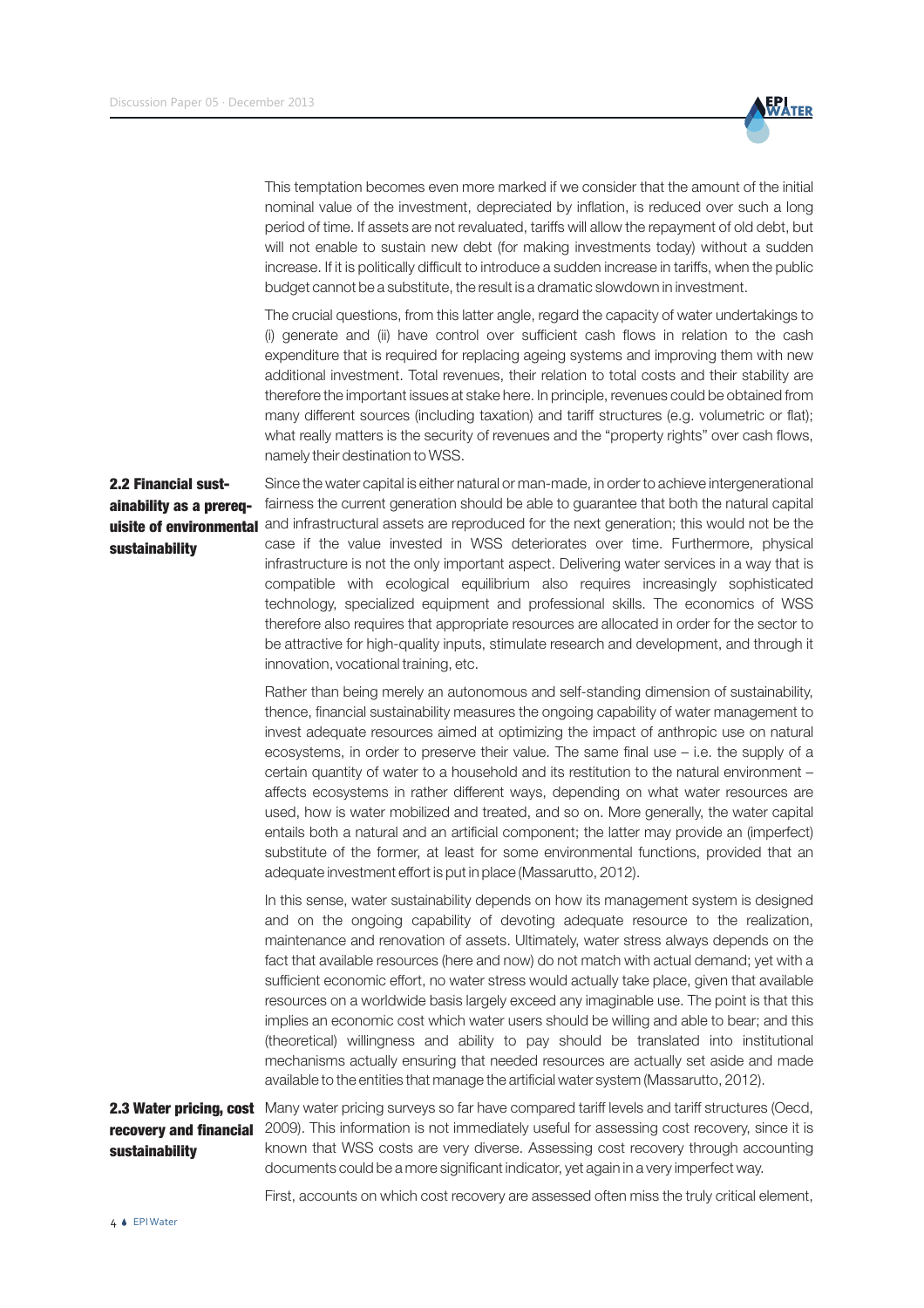

namely capital expenditure. The capital costs that are accounted for and recovered through tariffs depend on how much of the investment is actually sourced by the operator. Accounting for the asset base of water utilities is not straightforward, for at least three reasons.

In the first place, since WSS assets have typically a very long economic life, inflation has to be considered. Accounting only for the historical cost can seriously underestimate the real depreciation of assets, and prevent an effective

In the second place, WSS infrastructure has always been provided with a substantial – even not unique – funding by the public budget under various subsidy and grant schemes. Since capital provided in this way has been already raised from taxpayers, it might seem undue to consider it as a cost to be recovered; however, unless it is accounted for, at the end of the economic life of the asset the operator will lack financial resources for its reconstruction: a new grant-in-aid would be needed.

In the third place, remuneration of capital – namely, the cost of financial provision - has to be accounted for. Obviously, when water operators borrow from the financial market, they have to pay an interest (or a dividend in case of equity finance). Since the opportunity cost of capital depends on risk profiles, and since risk of operation ultimately depends on how the industry is regulated, this typically implies a circular relation: the more risks regulation allocates on WSS operators, the higher the cost of capital (Pedell)

For this reason, many claim that public funding should be preferred, since the state does not need to obtain a profit. By the way, such a political stake inspired the Italian 2011 referendum on water privatization, which stated that remuneration of capital should be abolished (Massarutto; Scarpa). However, this argument fails to consider that an opportunity cost does actually occur also when investments are financed directly through cash flows originated from current revenues, or are covered by public grants. The economic cost corresponds in this case to the "marginal cost of public funds", namely the interest paid by the state on long-term government bonds plus the cost determined by the tax wedge on society as a whole (cit). Failing to attribute this cost to the WSS means that it is merely socialized. In other terms, the state could use the scarce resource (the public budget) for something else (eg another public service, welfare, or even tax reductions), and this is a real "opportunity cost".

A rapid survey of accounting practices in OECD countries shows that capital is provided in many different ways, which are reflected in the way the regulatory asset base (RAB) is calculated.

In some cases (e.g. England and Wales; Italy) the RAB corresponds to the additional investment made by the operator during the contract, while the value of assets realised in the past is set at a conventional value that may correspond to the price paid by subscribers at privatisation, as in England and Wales; but also to zero, as in Italy, where assets are owned by municipalities and used by operators on a free-loan basis.

In France, the RAB corresponds to the lease fee paid by the operator and passed through on tariffs; the fee normally corresponds to the cash expenditure for reimbursing loans. Where public management prevails, capital cost is based on historical cost (NL, USA) or reconstruction cost (Germany), but in most cases it is not even accounted for.

The second reason is that tariffs paid by final customers are not the only way to guarantee cost recovery. In fact, what counts in the end is that costs are recovered in some way and that financial means are readily available when needed, regardless of the mechanism actually sourcing them; whether what people actually pay belongs to this or that category (tariff vs. taxation) often depends on national conventions. In addition, the way the burden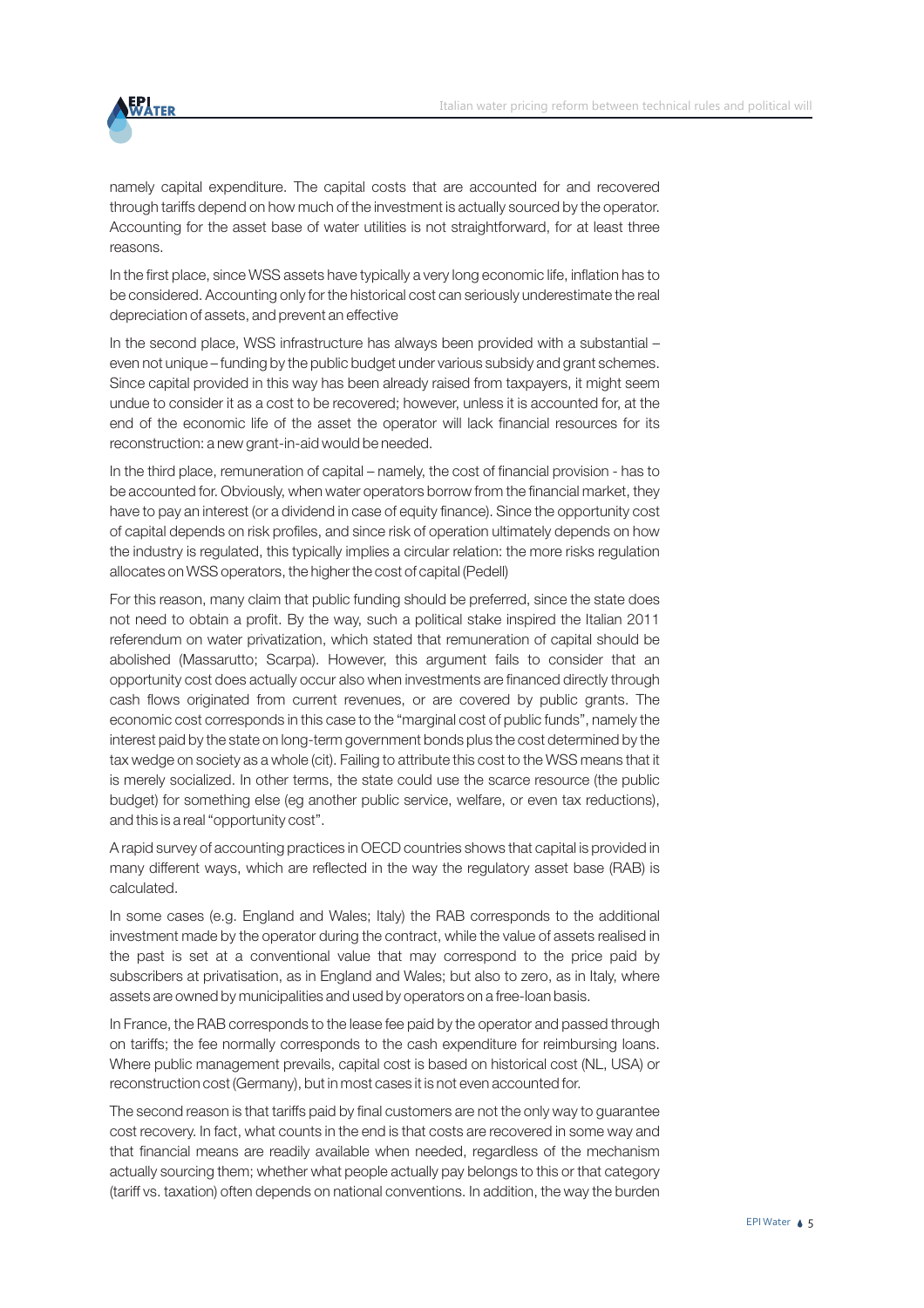

is shared by consumers is also unimportant.

What is important, however, is to assess how far the alternative sources of revenue (tariffs, taxes, transfers) are reliable, timely and flexible in order to meet present and future financial obligations. What counts for this purpose are the property rights on cash flows and their destination, not their economic nature (i.e. their belonging to the category of tariff, tax or transfer). Revenues from tariffs, once defined by regulators, are those on which the operator has the highest degree of control, even if the predictability of their total amount depends on regulatory clauses (e.g. revenue caps, guarantee of minimum revenues, enforcement against delinquent payments and so on); this is particularly important in case of discontinuity in the management regime (e.g. change from public management to delegation; change in the tariff structure), when the response of customers is not straightforward, whereas in established systems quantity demanded and level of delinquent payment can be more easily predicted. Government subsidies, in turn, may be considered as the flows over which the operator has the lowest degree of control and predictability. There are many alternative and intermediate sources whose availability can be at least partially predictable and controllable: for example, funds that are set aside in water-dedicated funds (although administered by different authorities) can be considered as more reliable than subsidies from the general budget; funds from local taxation, again, may be seen as at least partially more reliable than national ones.

In order to overcome the difficulties outlined above and come up with a more meaningful financial sustainability <sup>and</sup> useful comparison, we have developed an original methodology for assessing financial sustainability. 2.4 An indicator of based on free cash

> Debt service is ultimately guaranteed by free cash flows, which result from the sum of Ebitda (Revenues less Operational costs), variation of working capital and net investments in new assets. In a stable industry, we can assume that the asset base is constant; Ebitda should be high enough to cover expenditure for interest and to finance replacement of depreciated assets. However, when this is not the case (due to systematic past underinvestment or because of a structural need to upgrade the system), investments may need to be higher than depreciation of existing assets.

Our methodology takes this aspect into account. It is based on the calculation of a ratio between operational margins and the financial needs that arise from the actual investment need. This ratio has different interpretations in the short, medium and long terms, as follows:

- Short-run financial sustainability (SRF): is based on the ratio between the actual FCF and existing financial obligations (actual and prospective given the actual level of debt) (SRF1). This indicator captures the capacity of the actual arrangement for managing WSS to generate adequate cash flows in face of already existing and planned capital expenditure. A value > 1 indicates that the operation is generating more cash than actually needed at present; this can be set aside for future investment, or be extracted by company owners. A complementary indicator is represented by the ratio between FCF and total revenues (SRF2), offering a measure of the level of investment that the current management is able to sustain in relation to the dimension of the system.

- Medium-run financial sustainability (MRF) applies the same scheme considering perspective cash flows (allowed by already approved tariff plans and/or implicit in the price regulation mechanisms already in place) and the planned investment effort along the time lag of the concession contract

- Long-run financial sustainability (LRF): is based on the ratio between perspective FCF, calculated as for MRF, and a conventional value corresponding to the reconstruction cost

flows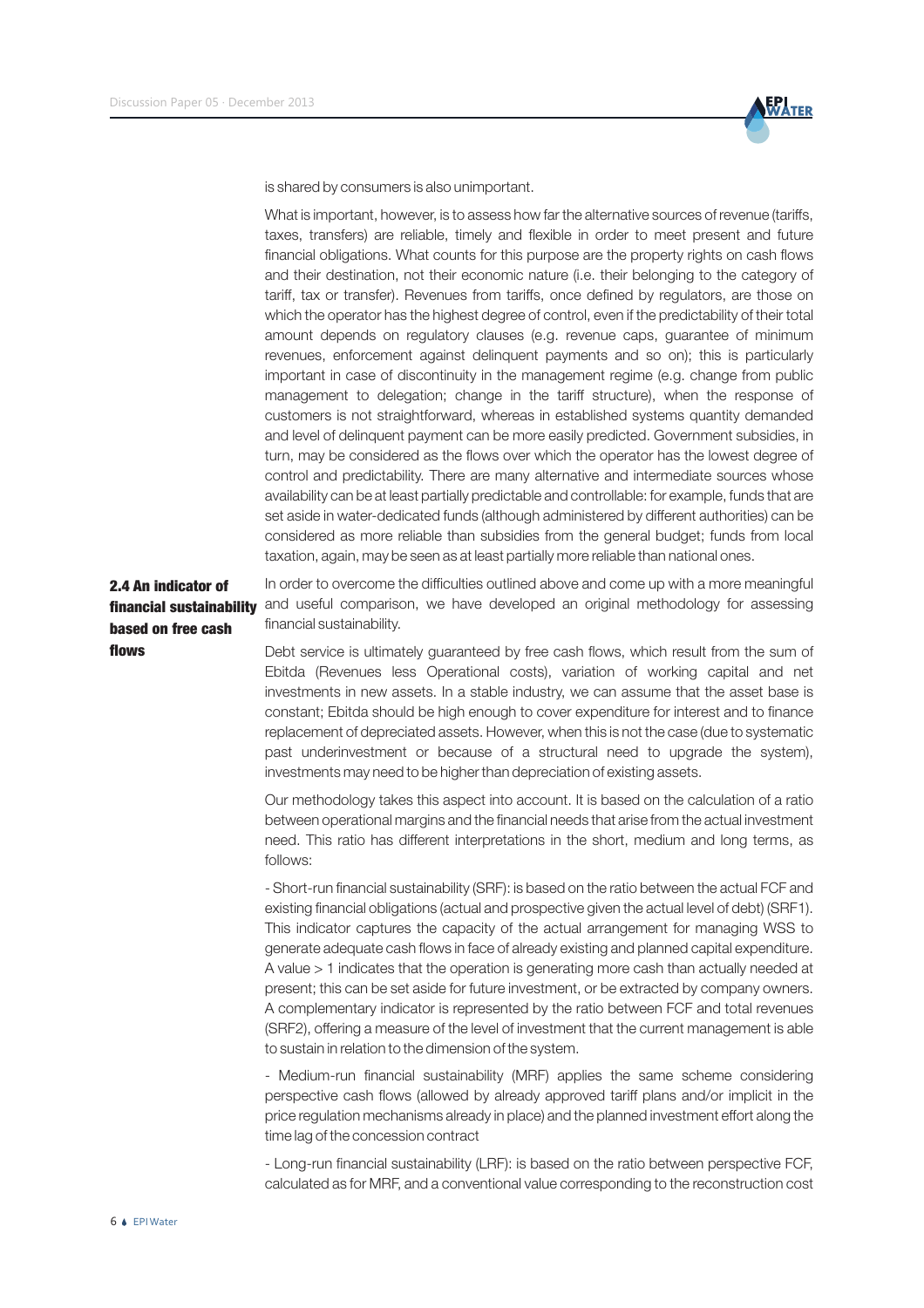

of existing assets. In practice, this indicator compares the existing structure with the one that should be put in place in order to compensate the true depreciation of existing assets. If this value is lower than 1, it means that at present the system is able to set aside only a fraction of what is theoretically needed; in other words, replacing the existing asset base will be feasible in the future only with a price increase equal to 1/LRF.

#### 3. The evolution of water price regulation regimes in Italy

Although a legal provision for setting prices allowing the recovery of costs has ever existed, this principle was in practice disregarded until the late 80s. When a national overview over prices of many essential items (including water) was introduced in 1941, utilities were generally in financial equilibrium, even if controlled by municipalities. Since 1941, price regulation was mostly designed with the aim of keeping prices low; nominal price increase allowed was unable to keep the pace of inflation, and very early the sector started to depend on the public budget. Ordinary municipal budgets were complemented by long-term soft loans provided by the national public sector lending facility, Cassa Depositi e Prestiti, while new infrastructure was more often funded by national and regional budgets and channeled through water plans.

Since most of the money was sourced or guaranteed by the State, operation could remain local, unless when a larger operational scale was justified by technical reasons (e.g. interconnected schemes). This was more the exception than a rule, also considering the bumpy structure of the Italian territory (mostly mountainous, scattered settlements etc). As a result, the WSS management system was fragmented in a countless number of independent undertakings, whose number could only be roughly estimated (in the reach of 13.000 units). Most of them were run directly by municipalities with direct labour; bigger utilities, especially those servicing large cities and integrated areas, were nonetheless often adopting a more structured management form (publicly-owned companies, often organized as multiutilities). The latter were sometimes able to finance some investments using cross-subsidies from other services.

Prices started to increase in correspondence with budgetary crises that led Italy close to bankrupt; however still at the end of the 90s revenues from tariffs hardly allowed the recovery of operational costs, with only a handful of utilities able to finance at least a fraction of investments – these were typically multiutilities using cash flows generated by other services such as electricity and gas distribution.

The crisis of public finance, culminated in 1992, caused a continuous decline of investments. After 1985, capital expenditure dropped from the already low average level to 17 €/inhab/yr, with bottom peaks below 10 €/yr in many Regions (table 1).Ongoing underinvestment was leading to a rapid deterioration of the infrastructure, witnessed by indicators such as the high and increasing volume of leakages (27% on average); at the same time, heavy investment requirements were being imposed by the need to comply with EU directives in the field of drinking water quality and sanitation. Particularly Dir. 91/271 (Urban Wastewater Directive) provided a significant challenge with this respect.

Since the recourse to the public budget had become manifestly impossible, the only alternative could be provided by the market.

Law 36/1994 aimed at an far-reaching reform, on the following pillars (Danesi et al,2005; Mysiak et al., 2013)

- Financial self-sufficiency of WSS undertakings via full-cost recovery and market-based financing, in order to ensure a stable reprise of investments;

- Creation of larger management units ("ambiti territoriali ottimali", ATO), able to exploit economies of scale and reaching a critical mass for accessing financial markets; for this

3.1 From public finance to FCR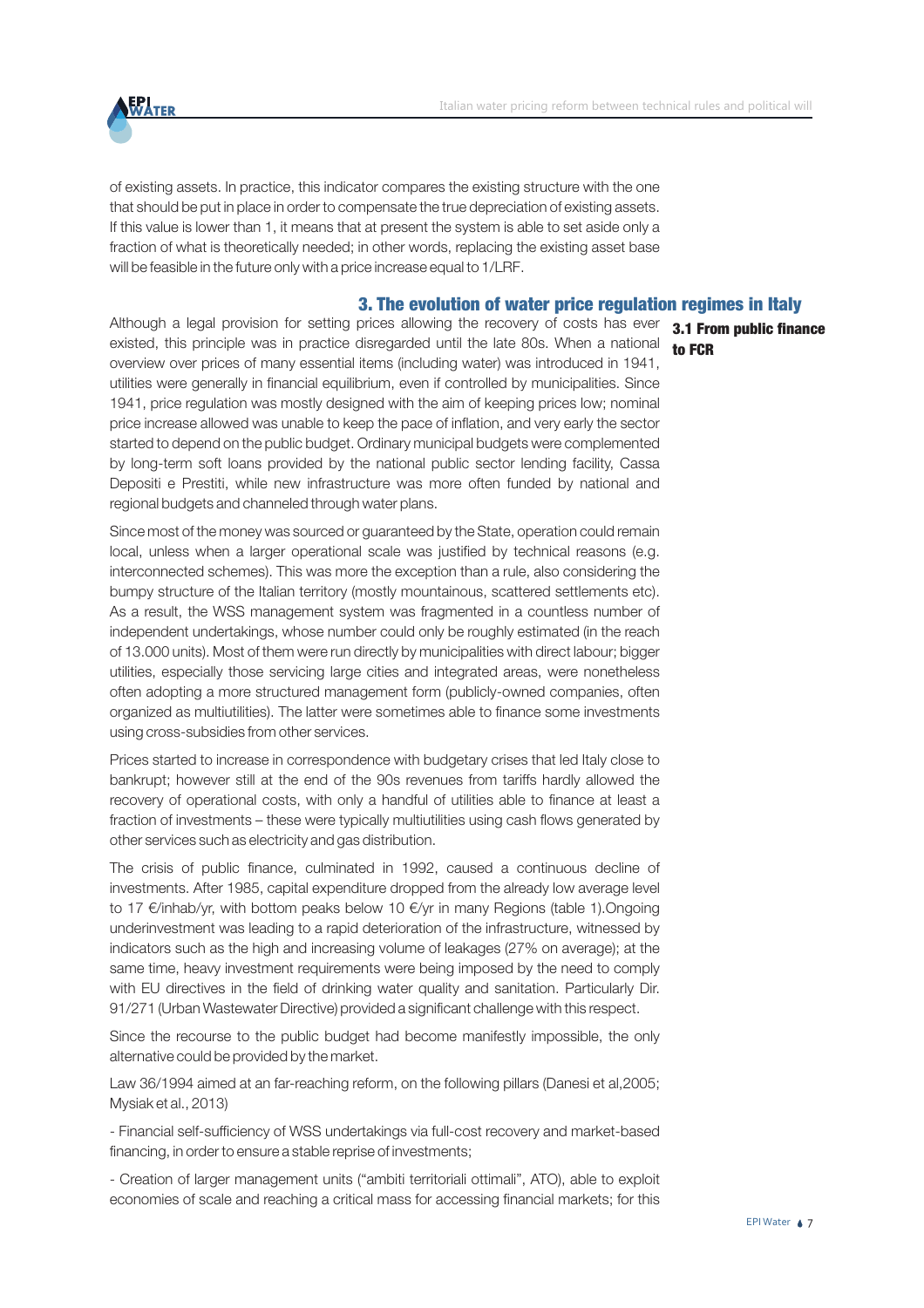**EPI**<br>WATER



**Figure 1:** Investment in water and sanitation assets in Italy (all values in € 2009). Source: our elaboration on Istat

purposes, regions were expected to design ATOs and oblige municipalities within each ATO to establish a collective entity aimed at taking over municipal responsibilities and supervision (ATO Authority, or AATO);

- Delegation of operation to independent management entities following a concession scheme (operators are responsible to enact the prescribed investment plan and provide financial resources at their own risk, with the only guarantee of financial cash flows arising from tariff revenues);

- Within each ATO, a single management system was theoretically imposed (one management plan issued by the AATO, one operator, one delegation contract, one tariff), yet many exceptions were legally possible, allowing to "safeguard" existing undertakings provided that their efficiency could be demonstrated.

### 3.2 The "Normalized Method (MTN)" (1996- 2011)

Law 36/1994 affirms the principle of full cost recovery, which is intended to provide operators with the means to sustain all financial commitments. Costs are intended as the sum of operational cost and depreciation, also including an "adequate remuneration" of capital; no provision was made at the time for environmental and resource costs.

The more detailed implementation of this principle was committed to the issue of a "standardized method" (Metodo tariffario normalizzato, MTN), which was supposed to provide a framework that competent authorities would implement in each local undertaking: local authorities would thence have to approve a plan aimed at identifying desired service levels, investments to be made and maximum tariffs allowed during the contract period. This plan would be later incorporated in the contract with the WSS operator, either in case delegation was made to own companies (in-house) or private and mixed public-private companies.

The MTN was adopted two years later (DM 1/8/1996). Its structure was rather simple. A first step concerned the calculation of allowed costs. These included both operational and capital costs. Operational cost was set at the start at the level reached by previously existing undertakings, ev. taking into account the effects of mergers and organizational rationalization. The plan would then consider its future dynamics on the basis of forecasted service extensions and efficiency improvements.

A price-cap mechanism required operational cost to diminish by at least 0,5% per year or more, according to the deviation from a standard cost calculated through a benchmarking econometric formula; in case actual costs exceeded the formula for more than 20%, higher price-caps were imposed and a stricter authorization procedure was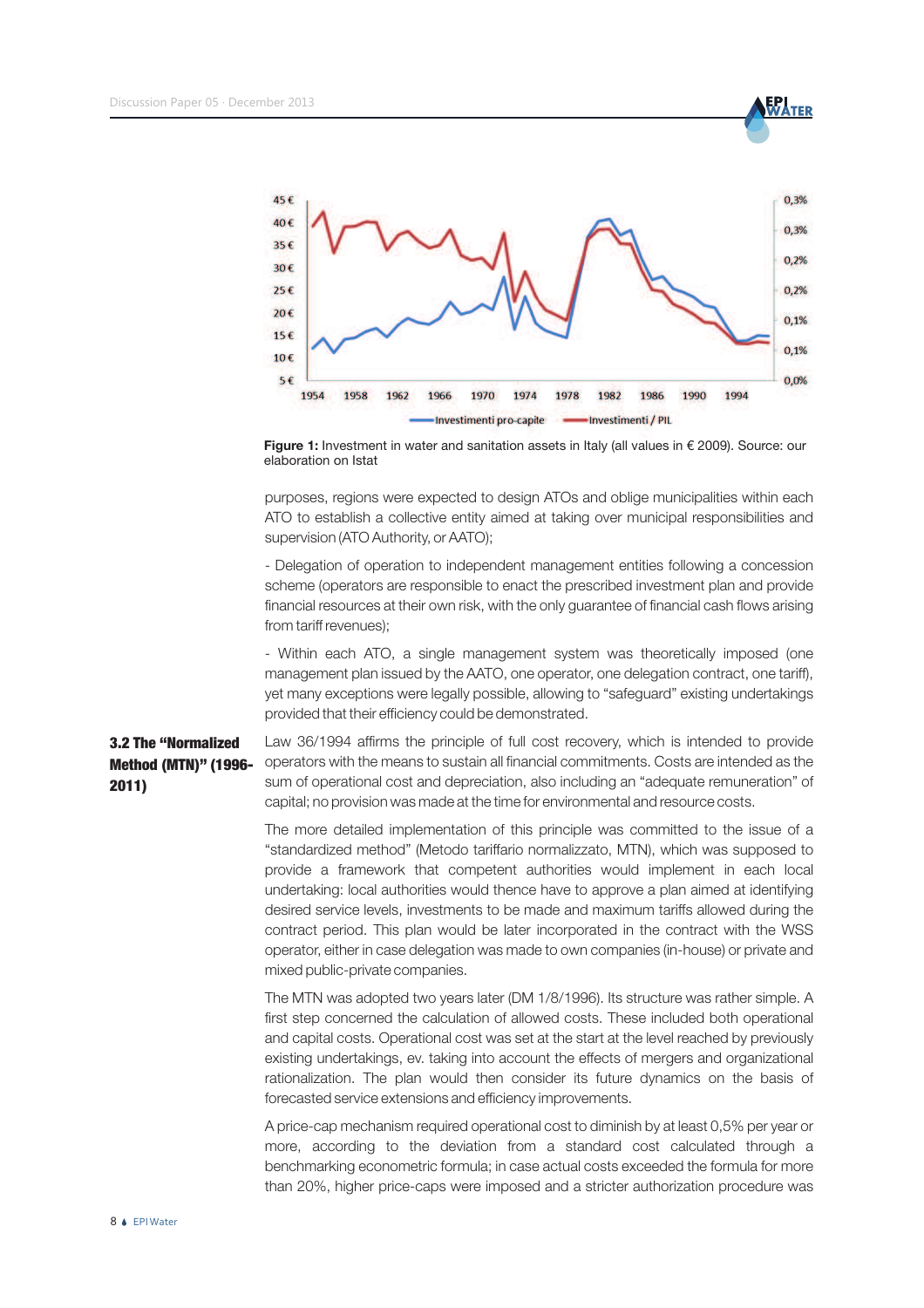

foreseen. Some cost items were nonetheless considered as exogenous and passedthrough automatically (electricity, bulk water purchase, local taxes).

Already existing assets belonging to municipalities were supposed to be made available on a free-loan basis (therefore with no charge). Already existing financial obligations (eg pending loans) would be taken over by the operator (and passed on as operational costs) or reimbursed to municipalities. Concession fees were often introduced in exchange of the contribution of physical assets as WSS companies' equity, and passed-through as well.

The regulatory asset base (RAB) was formed by all investments made by the operator at the historical value, net of grants and subsidies eventually received. This was intended on an ex-ante basis, i.e. allowed tariffs were calculated on the basis of planned investments, save an eventual negative ex-post compensation in case actual investment was below schedule.

The RAB also included all assets owned by WSS companies from the beginning (e.g. because they had been realized previously with own funds or contributed as equity by parent municipalities). This provision created an uneven starting situation: companies beginning their operation newly after the reform had in practice a zero asset base from the start.

Allowable capital cost included depreciation and remuneration of capital, with the following rules:

- Depreciation was calculated according to accounting principles adopted by operators, within the limit of the rates allowed by tax law.

- As far as capital remuneration is concerned, a lump-sum pre-tax 7% was applied to the net RAB; the MTN prescribed that this rate should be regularly updated according to market conditions.

Once the allowed cost was so defined, tariff would be calculated in such a way to allow its full recovery, yet a smoothening mechanism was introduced in order to limit annual price increases. Unbalances arising in such way would be transferred as costs to be recovered in the next periods.

The MTN required a regular update on the basis of three-year regulatory periods (or even in-between, in case substantial unbalances arose). Reviews should assess the regular implementation of investment plans (and reduce tariffs accordingly in case of incomplete realization) and adjust allowed operational costs.

Apparently, this scheme seems appropriately designed for the aim of guaranteeing financial equilibrium. In practice, this is not necessarily the case: since substantial margins of discretional power were left to the implementation phase, regulators may actually force the interpretation of framework principles according to other priorities, and this is more likely to be the case when regulators are conditioned by political entities.

Massarutto and Ermano (2012) offer a thorough analysis of how discretional power of regulators could actually pledge tariff setting to other priorities.

First of all, the MTN allows to adopt whatever depreciation schedule is allowed by fiscal norms. In practice, this means that the chosen schedule may vary between the extreme of true economic life (which is actually very long for WSS assets) and the opposite extreme of financial amortization (that is, following the duration of concession contracts).

In the former case, the actual impact on prices is low, but cash flows will be hardly high enough to cover financial expenses (given that bank loans will likely require shorter and tighter repayment schedules). Financial amortization, in turn, is more coherent with the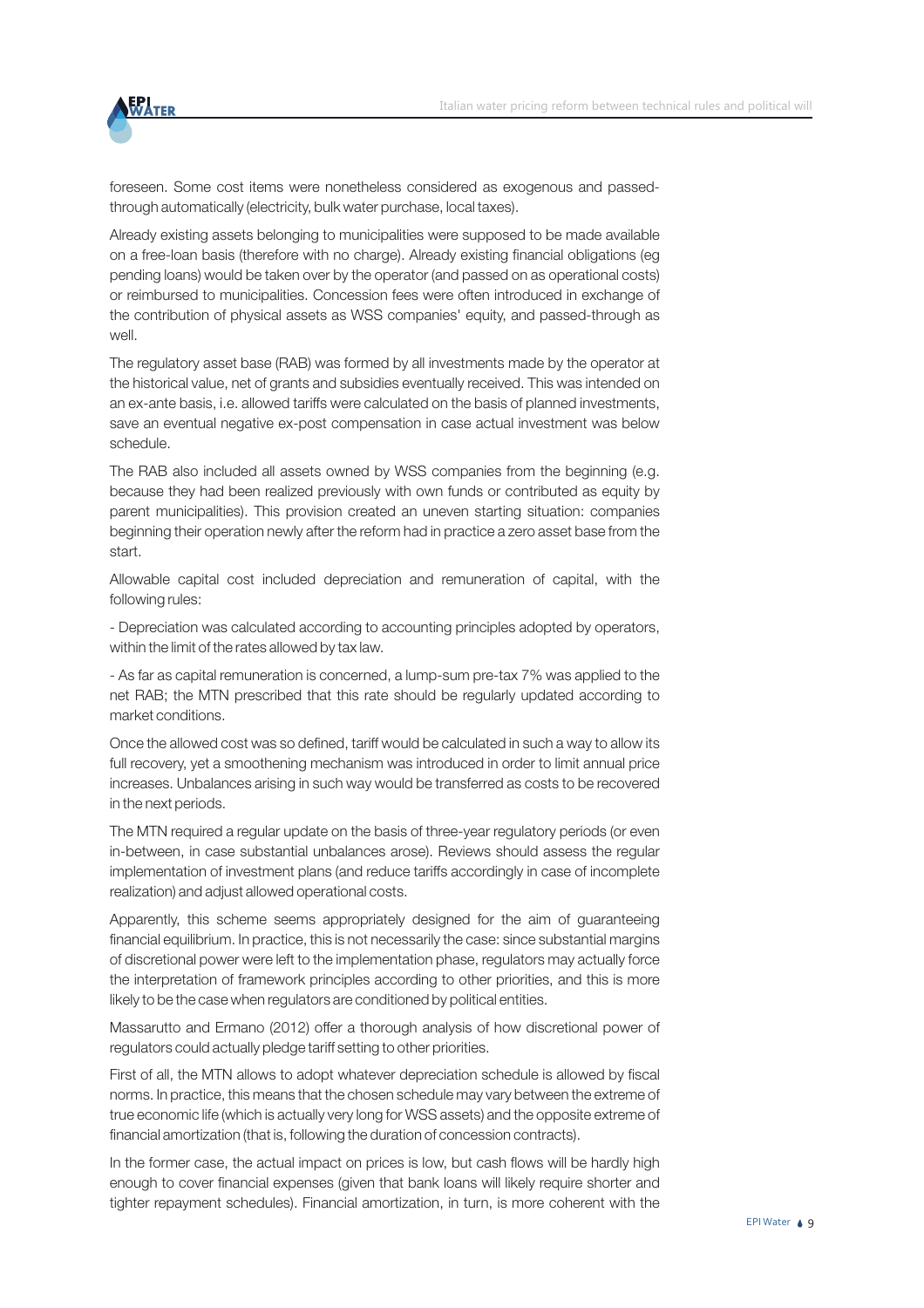

requirement to repay loans (since the operator will be able to extinguish financial obligation before contract expiration); in turn, the impact on tariffs may be dramatic and difficult to sustain in political terms.

Just to make an example, in Tuscany and Emilia-Romagna – two Regions where investment plans were actually more challenging and a coherent price regulation was adopted – prices reached rather soon the threshold of  $2 \in \mathbb{R}$  m3, more than double than prior to the reform.

Second, the allowed rate of return had been set provisionally at nominal 7% pre-tax; the MTN prescribed this rate to be periodically updated following market conditions, but this never took place. In the first phase it came out to be much lower than the market rate; after Italy joined the Euro, however, the opposite became true; investing in WSS assets would thence allow a "secure" return higher than borrowing rate. The boost of the global financial crisis in 2008 opened a new phase, with far higher rates than the allowed one.

Third, operational cost revision soon proved to be a troublesome task. National benchmarking formulas were too imprecise and generic, unfit to the task of actually revealing efficiency levels. ATO plans were based on desktop calculations, often provided by external consultants using rules-of-thumb and replicating basic templates. Since the starting level was admittedly unreliable, the adoption of more realistic figures was devolved to the revision phase. Rather than a routine exercise, therefore, this became a crucial and delicate decision, for which the regulatory system was unprepared, in the lack of appropriate tools and procedures.

AATOs were in fact sovereign about the decision to review them (aligning to actual accounts) or force the implementation of initial calculations. In practice, the outcome could range from sticking to the initial calculation and refusing to review operational cost upwards to docilely adopting operators' accounts "out-of-pocket"; political opportunity, rather technical assessment, very often inspired the actual decision. The national supervisory committee, Conviri – a very weak office, understaffed and lacking decisional autonomy – could only verify formal aspects, but not enter into the merits of figures.

Although price reviews were foreseen every 3 years, many AATOs failed to do so because of the difficulty to reach the formal agreement of a large number of associated municipalities. As a result, reviews required a longer time, and substantial gaps between allowed and actual costs continued to occur.

According to the MTN, the final regulatory outcome that is defined in each review was a fixed average charge per cubic meter (the so called "tariffa reale media", obtained dividing the total cost per the forecasted volumes): in case the latter were overestimated, a lower unit charge resulted, and this was frequently done on purpose, in order to artificially soften the effective increase. An assessment of actual volumes was supposed to be made by price reviews: delaying the latter would thence allow to postpone tariff increases.

Finally, the MTN was supposed to enter into operation once the reorganization of the WSS management system had been completed. Since the prescribed time schedule of 12 months soon revealed to be unrealistic (it took in fact many years to see the first completed reorganizations, and more than one decade until the majority of ATOs, an interim price regulation method was approved in 1999; this was based on a simple pricecap rule to be defined each year. This incorporated an automatic incentive to efficiency (with a classic RPI –  $X$  scheme) which was complemented in some years by some allowances aimed at sustaining urgent investment needs. Yet in most of the years the national authority in charge for setting price limits decided to maintain a zero nominal price increase – this was technically argued through the definition of an X factor equal to the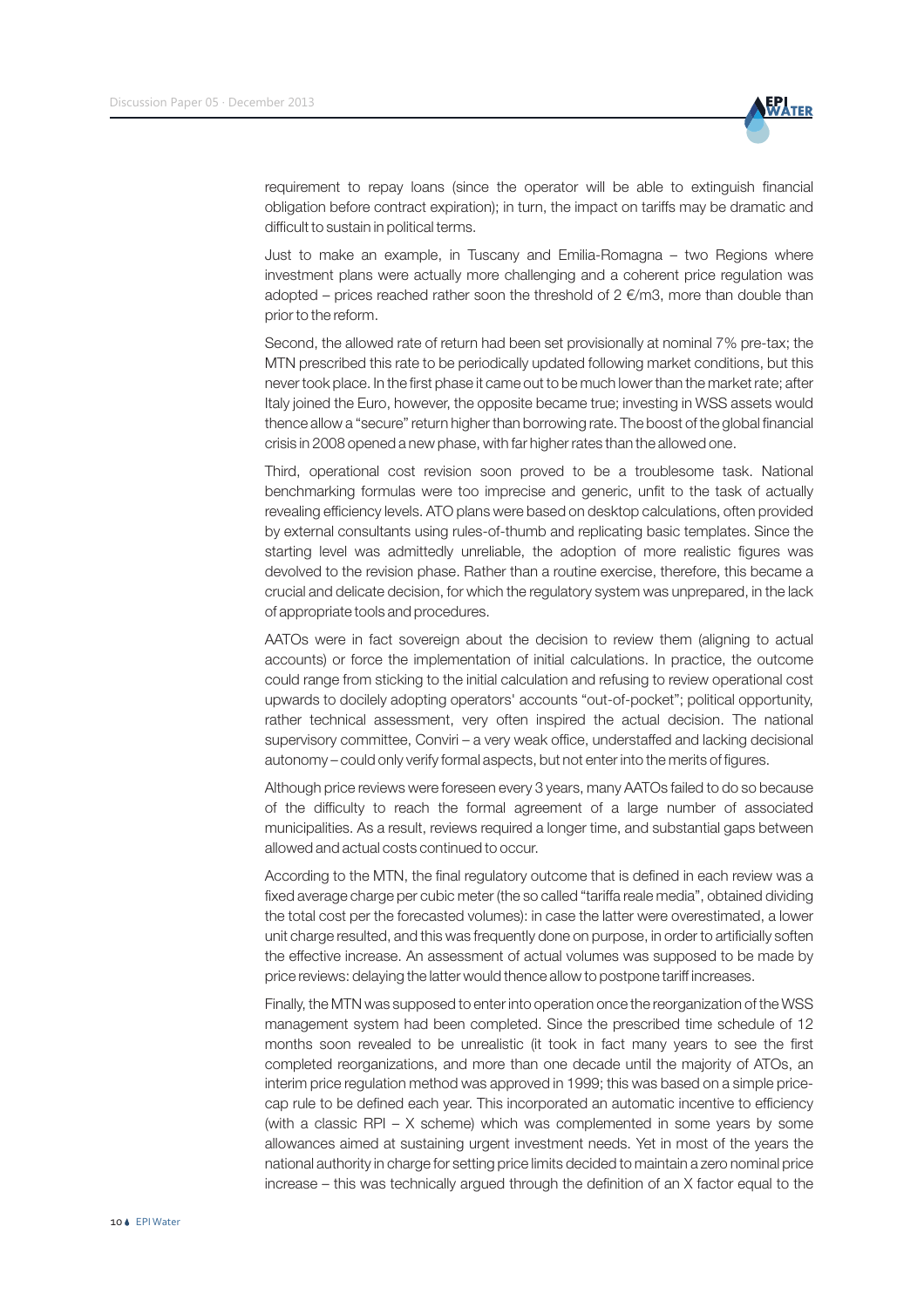

inflation rate: but it was clear enough that political willingness not to disturb electors with price increases was predominant.

The MTN remained untouched until 2011, despite an increasing evidence of its inadequacies. Paradoxically, its actual implementation managed to discontent everybody: too low prices (and too unpredictable dynamics) to sustain investments, but high enough to attract public concern and mobilize social protest. This culminated in the summoning of the 2011 referendum, triggered by supposed threats of privatization and successfully addressed to abolishing the norm requiring WSS to include an "adequate remuneration of capital", which most voters understood as a guaranteed private profit over an essential service (Massarutto, 2011; Scarpa, 2013).

After the referendum, competences about water tariff regulation were transferred from the previous ministerial committee, Conviri, to an independent authority, AEEG (already competent for electricity and gas supply).

Following a consultation phase, AEEG issued in December 2012 its regulatory norms valid for 2012-2013 (transitional period). The "transitional pricing method" (MTT) is in fact far less "transitional" than its label suggests, since it moves from the attempt to set up a general scheme able to fit most local situations, anticipating as much as possible the philosophy of the definitive rule.

The scheme is based (as for the MTN) on the identification of an allowed total revenue, corresponding to the sum of costs. The regulatory outcome, however, is expressed in terms of allowed total revenue, and not on unit charge. Update of unit tariffs is done automatically and will not require a formal price review – thence eradicating the bad habit of inflating planned volumes on purpose.

Another important innovation consists in procedural aspects. While AATOs maintain (and even improve) their discretional powers, operators can bypass them in case of inaction or disagreement, and appeal autonomously to the national regulator. This provision is expected to give AATOs the possibility to effectively tailor solutions to the local situation, but at the same time to prevent the abuse of political discretion.

As far as operational cost is considered, they are divided in two categories (endogenous and exogenous), the former being considered as potentially influenced by operator's effort.

Endogenous costs are based on actual costs, as they appear in operators' 2011 accounts. This will represent the new starting basis; afterwards, a systematic comparison between actual costs and benchmarking parameters will be adopted; pending the calculation of new and more reliable standard costs, existing plans will serve as a reference.

For the first regulatory period the AEEG gave up thence the attempt to use parametric formulas and decided to rely on previously forecasted costs as a basis of comparison. Allowed opex will converge to the average between actual and forecasted cost. Whilst this is reasonable, in the lack of more appropriate benchmarking instruments, it perpetuates nonetheless the gaps eventually caused in the past by different attitudes of AATOs, since the planned cost has not necessarily been calculated in an appropriate way, and gaps between actual and forecasted cost do not necessarily reflect operator's inefficiencies.

In the future, price reviews are expected to take place every 4 years; at the beginning of each regulatory period, actual operational cost of the previous period will be confronted with a benchmark, and efficiency-improving price caps will be introduced accordingly. A very detailed unbundled accounting system is being introduced, with the aim of allowing more effective comparisons between the cost of different phases and establish more

### 3.3 The AEEG method (MTT and MTI)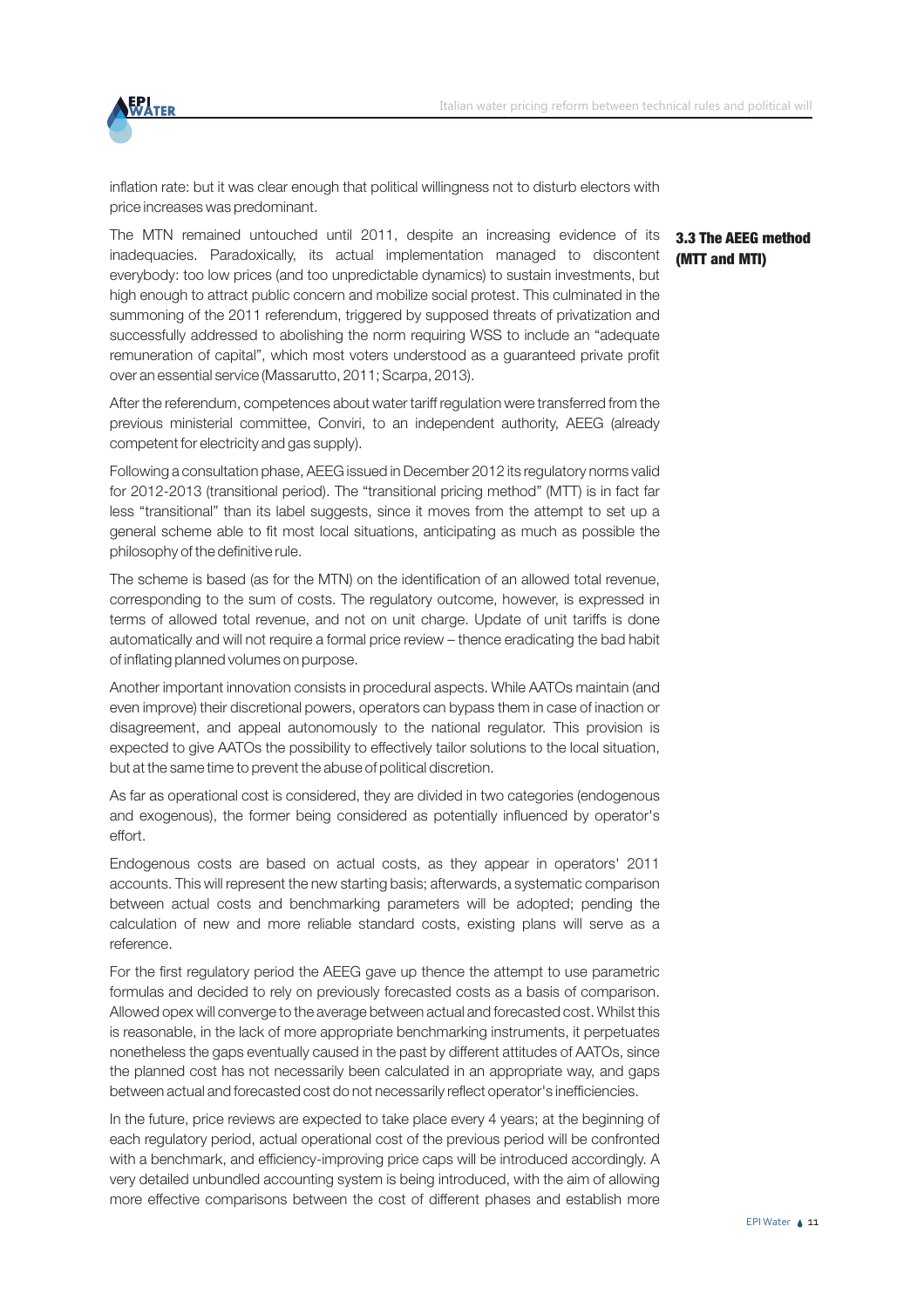

meaningful and reliable benchmarking formulas.

Exogenous costs (which include electricity, wholesale services local taxes and contributions) are passed-through, yet a cap is placed on some items basing on national average market prices, such as for example in the case of electricity.

This provision substantially maintains the previous approach, but provides a more predictable and automatic framework for regular updates, reducing the discretional power of AATOs.

The approach to capital cost regulation, instead, reversed completely the previous one. The RAB is now based on existing physical assets on an ex-post basis, whatever their ownership and whatever the source of funding.

For this purpose, existing assets are stratified according to the year of realization and values are systematically updated with inflation so as to correspond to their net reconstruction value; on the other hand, depreciation schedules are now calculated on the basis of true expected economic life. New investments enter the RAB with a twoyears time lag (i.e. an investment realized in year t will be considered in the regulatory cost starting from year t+2).

|                    | <b>MTN</b>                                                                                                  | <b>MTT</b>                                                                                                                                                   |  |  |  |  |
|--------------------|-------------------------------------------------------------------------------------------------------------|--------------------------------------------------------------------------------------------------------------------------------------------------------------|--|--|--|--|
| Asset base         | Assets already owned by operators at<br>book value<br>New investment made by operator at<br>historical cost | Assets already owned at reconstruction cost<br>New investment at reconstruction cost<br>municipalities<br>owned<br>bv<br>Assets<br>at<br>reconstruction cost |  |  |  |  |
| Grants<br>received | Not included                                                                                                | Included (depreciation only)                                                                                                                                 |  |  |  |  |
| Depreciation       | Following tax legislation                                                                                   | True economic life                                                                                                                                           |  |  |  |  |

**Table 1:** Comparison of capital cost accounting criteria in MTN and MTT. Source: our elaboration

Therefore, depreciation costs are considered for all assets, including those that have not been financed by the operator; however, cash flows arising from public funds or from assets owned by municipalities will be set aside in a fund that can be used for new investments or social purposes (the so-called "fund for new investments", FoNI).

The regulatory rate of return is based on a calculation that follows the capital asset pricing model (CAPM), namely considering the risk-free rate plus a risk premium which is calculated on the basis of market data. An extra bonus of 1% is foreseen as a lump-sum compensation for the time-lag of two years.

The AEEG considered the opportunity of introducing preferential rules for more urgent investments, according to national priorities. For example, in the imminence of EU sanctions due to the already concluded infringement procedure for incompliance with the Urban Wastewater Directive (Dir. 91/271), investments aimed at accelerating compliance may be allowed shorter depreciation or higher remuneration. However, the introduction of such incentives is postponed until their compatibility with the outcomes of 2011 referendum (which abolished the "adequate remuneration of capital") will be confirmed.

#### 4. Comparison of methods

In 2011, still the implementation of the reform was incomplete; yet most ATO plans had been approved. They initially foresaw a higher level (37 €/inhab/yr on average over the planning horizon, with a concentration in the first period). However, many plans had to be substantially reviewed, since operational costs revealed to be higher and volumes lower. In order to avoid higher tariff increases, investment plans have been slowed down and spread towards the end of delegation contracts. The planned investment effort that results from reviews corresponds to 30 €/year per capita on a national basis. Massarutto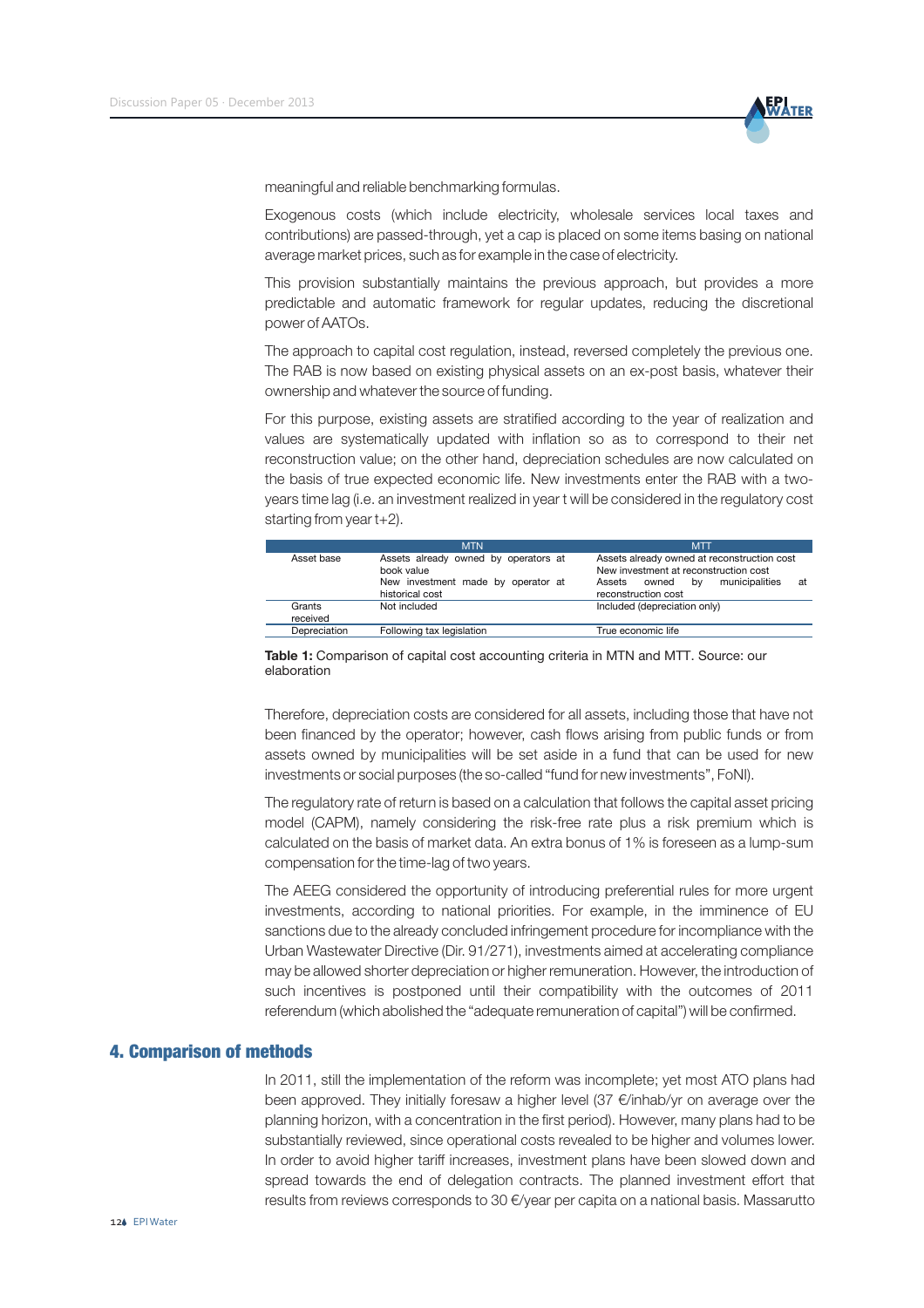

| 1954-1969 | 1970-1978 | 1980-1989 | 1990-1997 | ATO plans |                  | First regulatory period |        |
|-----------|-----------|-----------|-----------|-----------|------------------|-------------------------|--------|
|           |           |           |           | original  | post revision(*) | planned                 | actual |
| 16.2      | 18.0      | 32.4      | 7.3       | 37.3      | 30.6             |                         | 33     |

**Table 2:** Comparison of pre- and post-reform investments at constant prices (€/inhab/yr). Source: Our elaboration on Istat and Anea-Utilitatis; all values in €2009

et al. (2013) argue that this is far below the real needs. Table xy illustrates the point, considering a sample of 9 ATOs, corresponding to approx. 10 million inhabitants. Required investments have been calculated with the aid of a parametric formula and then normalized on an yearly basis considering the actual expected economic life (details are illustrated in Massarutto, 2013).

|                       |       | $\overline{2}$ | 3    | 4    | 5    | 6     | 7     | 8      | 9    | average |
|-----------------------|-------|----------------|------|------|------|-------|-------|--------|------|---------|
| $Actual +$<br>planned | 67.4  | 11.9           | 30.0 | 31.6 | 37.8 | 61.1  | 20.5  | 53.3   | 36.0 | 38.8    |
| Needed                | 150.5 | 54.4           | 56.0 | 51.9 | 86.4 | 105.2 | 108.7 | 52.8   | 58.1 | 80.4    |
|                       |       |                |      |      |      |       |       |        |      |         |
| Absolute gap          | 83.1  | 42.5           | 26.0 | 20.3 | 48.6 | 44.1  | 88.2  | $-0.5$ | 22.1 | 41.6    |
| Ratio                 | 2.23  | 4.57           | 1.87 | 1.64 | 2.29 | 1.72  | 5.30  | 0.99   | 1.61 | 2.07    |

**Table 3:** Comparison between planned and needed investment (€/inhab/year, actualized at 2009 €). Massarutto et al., 2013

Except of one case, all plans lag far behind requirements (on average needed investments are twice as high, but in some areas the gap is much higher (up to 5 times, as in case n. 7).

Nonetheless, the AEEG in the first two years decided to keep existing investment plans as fixed, requiring ATOs to provide a calculation of the projected tariff increases following the implementation of the MTT, with the purpose of verifying its impact on financial sustainability of existing plans.

In the following of this chapter, we'll present some preliminary evidence that arises from a direct inquiry made on selected case studies. We first discuss the impact of the MTT on capital cost (par. 4.1), while in par. 4.2 we shall use the indicators discussed in par. 3

From a survey we have conducted over a sample of 15 undertakings, we estimate that the **4.1 The effects on** new accounting method leads to an increase of the capital cost recognized in 2012 by an  $\binom{GAPEX}{}$ average 28%, with peaks of more than 100% for some ATOs (table).

The average 28% increase of capex in the first year masks in fact an uneven situation. The highest increases are shown in cases of ATOs where the existing asset base is rather high and investments already made are low; in turn, the few that were already investing and/or had a low initial asset base could even decrease their allowed tariff.

It is also interesting to note that the composition of the cost varies, according to the share of assets owned by the operator and by municipalities.

The AEEG restricted in many ways the possibility to insert assets in the calculation. For example, it required that historical expenditure was registered, as a prerequisite for its revaluation with the standard inflation rates. Assets whose accounting value originated from expert appraisal or any other source different from the historical expenditure were not recognized. This caused a first problem to many water companies, that may have been created in the past, whose initial assets originated from indirect assessments, especially when they originated from systems previously run as direct labour. Only those having a long enough tradition of operation were able to provide the input data that fit the formal requirement. A similar difficulty concerned assets owned by municipalities, which in many cases could not be considered being impossible to trace back the records from original expenditure accounts.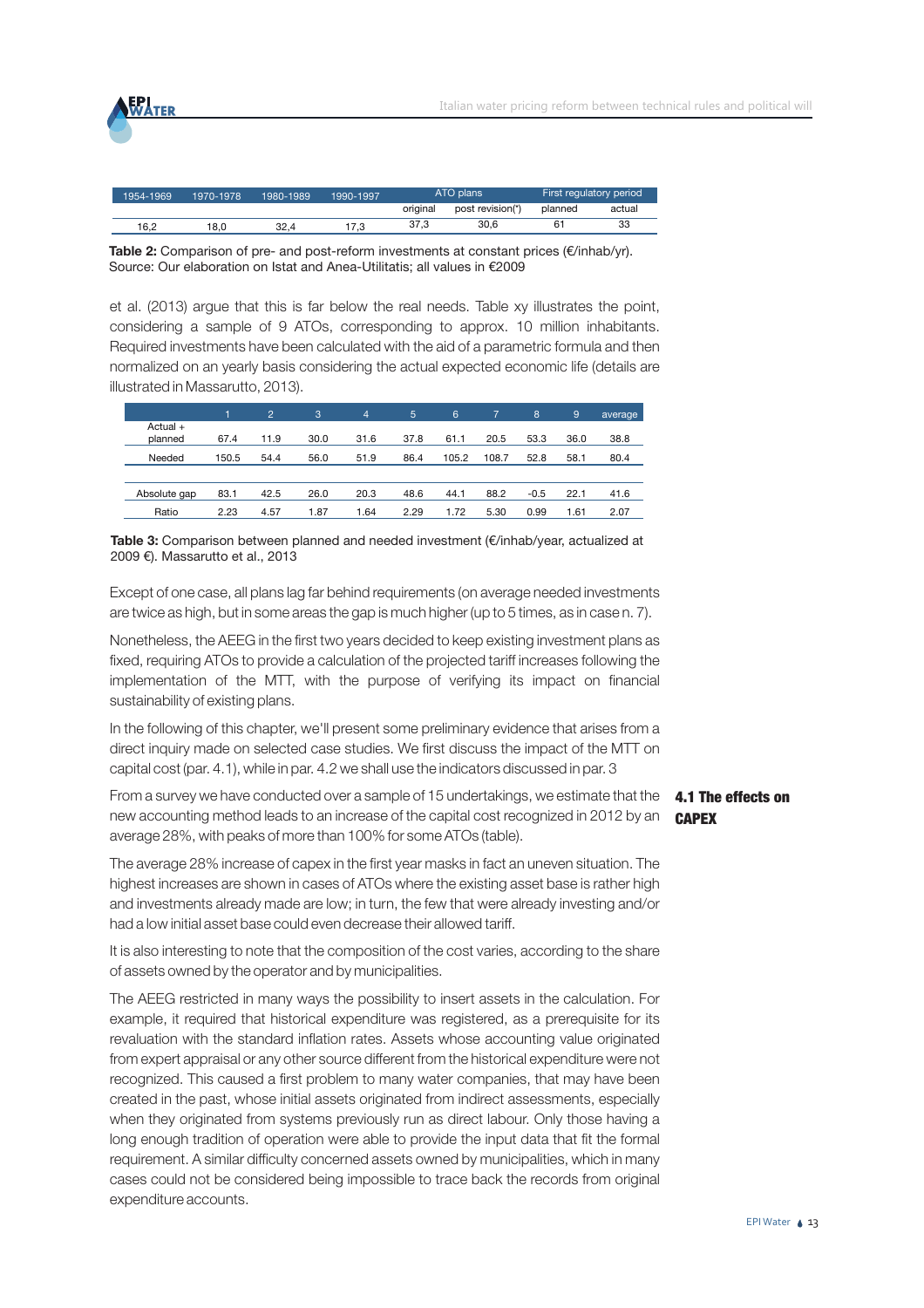

|                | <b>MTN</b>  | <b>MTT</b>  | Δ%     |
|----------------|-------------|-------------|--------|
| 1              | 12.948.352  | 24.207.599  | 87%    |
| $\overline{c}$ | 10.860.030  | 18.107.743  | 67%    |
| 3              | 20.586.000  | 46.301.324  | 125%   |
| $\overline{4}$ | 19.600.000  | 55.084.596  | 181%   |
| 5              | 2.645.879   | 4.886.661   | 85%    |
| 6              | 12.077.956  | 14.700.320  | 22%    |
| 7              | 285.349     | 379.171     | 33%    |
| 8              | 10.100.681  | 8.207.085   | $-19%$ |
| 9              | 2.507.945   | 2.330.267   | $-7%$  |
| 10             | 152.352     | 5.998.497   | 3837%  |
| 11             | 8.041.662   | 9.381.315   | 17%    |
| 12             | 21.784.874  | 20.197.822  | $-7%$  |
| 13             | 165.494.951 | 176.296.218 | 7%     |
| 14             | 75.939.257  | 78.989.900  | 4%     |
| 15             | 9.281.837   | 12.566.840  | 35%    |
|                |             |             |        |
| Total          | 372.307.126 | 477.635.359 | 28%    |

**Table 4:** The allowed Capex 2012 in a sample of WSS companies. Source: our elaboration on sample data.

4.2 Financial sustainability indicators: a preliminary assess-Table 5 illustrates the result of the calculations based on the data we have been able to obtain from direct sources. Since the database is still being implemented, results concerning the MTT are only partial (and referred in fact to three case studies only). However, some interesting insights can be derived anyway.

> Considering MTN, it is clear from the first glance that the short term equilibrium was substantially achieved in most cases. However, this indicator only demonstrates the ability to cover existing financial obligations – which are generally rather small. The capacity to sustain the approved investment plan out of the allowed planned tariff dynamics was much more questionable, also considering that our indicators are calculated on the basis of approved plans, most of which were still waiting for the first periodical review (thence, the actual operational margins could be much lower than forecasted).

> Case 2 and 4 are the only companies that, at the time of the survey, had been able to obtain a structured long-term loan for the duration of the contract. It is also interesting to note that case 8, whose situation looked clearly unbalanced, managed the following year to obtain as well a structured loan, but had to revise significantly its investment plans, which were nearly halved with respect to initial forecast, for the same tariff increase.

> Concerning long-run sustainability, all plans seemed quite far from the equilibrium. The existing and perspective cash flows could sustain only a fraction of the required investment.

> The impact of MTT is clearly positive, at least in the three cases we have been able to analyze so far. The new accounting method for RAB allows an initial boost of tariffs, which could seem to allow an excess financial flow; this allows however to reduce future increases, due to the fact that the self-financing capacity is enhanced. As a result, the MRF substantially improves, with tariff increases that are generally in line (or lower) than previous ones.

> Moreover, while the MTN often implied that financial equilibrium could be reached only after many years (provided that planning forecasts were fulfilled), the new tariff schedule allows to accelerate its achievement. This is obviously a further factor that is expected to improve bankability, since risks are reduced.

> The LRF is also significantly improved, at least in two cases (while in case 5 the situation

ment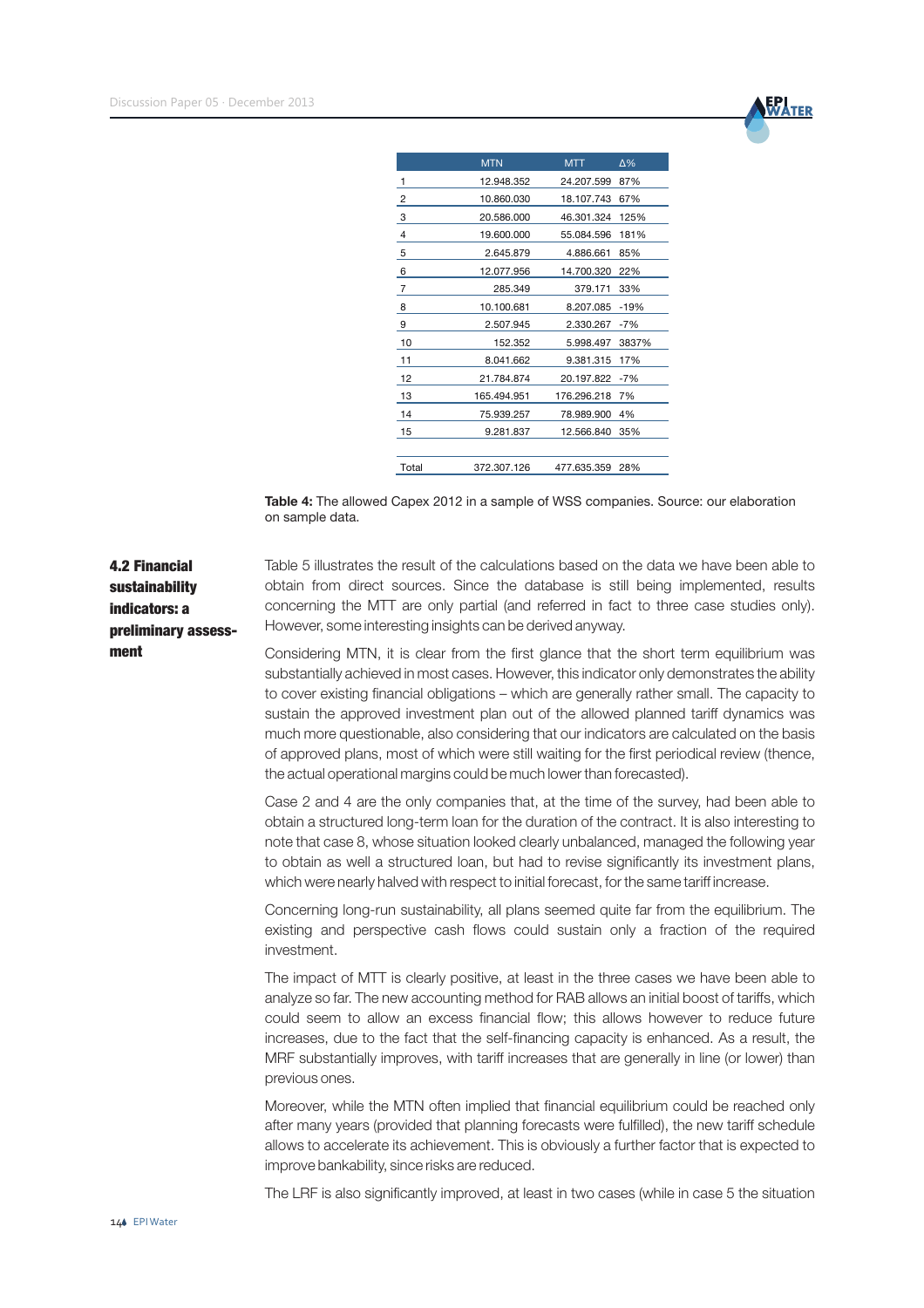

|                           | <b>SRF</b> |         | <b>MRF</b> |      | <b>LRF</b> |       |
|---------------------------|------------|---------|------------|------|------------|-------|
|                           | <b>MTN</b> | MTI     | <b>MTN</b> | MTI  | <b>MTN</b> | MTI   |
| 1                         | 1,87       |         | 1,50       |      | 0,23       |       |
| $\overline{2}$            | 1,30       |         | 0,96       |      | 0,27       |       |
| 3                         | 2,20       |         | 0,94       |      | 0,31       |       |
| 4                         | 1,01       |         | 1,01       |      | 0,16       |       |
| 5                         | $-0,69$    | $-0,10$ | 1,01       | 5,69 | 0,22       | 0, 19 |
| 6                         |            |         | 1,03       |      | 0,30       |       |
| 7                         | 1,69       |         | 1,65       |      | 0,29       |       |
| 8                         | 0,82       | 3,71    | 0,54       | 2,41 | 0,07       | 0,71  |
| 9                         | 7,78       |         | 1,12       |      | 0,88       |       |
| 10                        | 0,93       | 0,99    | 0,90       | 1,81 | 0, 19      | 0,74  |
| Lombardia                 |            |         |            |      | 0,32       |       |
| Emilia-Romagna            |            |         |            |      | 0,45       |       |
| Average (non<br>weighted) | 1,88       |         | 1,07       |      | 0,31       |       |

**Table 5:** Financial sustainability indicators in a number of case studies. Source: our elaboration on data obtained from direct interviews

remains critical as before, substantially because tariff increases are needed, in the first place, to re-equilibrate previous financial distress. In the two other cases, in turn, LRF nearly quadruplicates. Both cases illustrate the most fortunate case (that in which the existing asset base is large enough to allow initial tariffs to generate a stable cash-flow from the beginning, and can therefore self-finance a significant part of investments).

The scheme on which the MTT is based was borrowed from the similar ones that AEEG **5. The way ahead** already developed for electricity and gas. However, soon it revealed to be unfit for a sector that is facing an enormous infrastructural gap and requires huge investments and faces a dynamic phase of structural change.

The FoNI mechanism had been explicitly thought with the aim of providing an extra source of cash flow to sustain investments: however the existence of assets does not necessarily match actual investment requirements. The scheme could thence generate either an excess of financial endowments or the opposite (depending on the specific ratio between new investments and existing assets in each area).

Recognizing this failure after the first interim phase (2012-2013) the AEEG introduced two fundamental innovations in this scheme. In the first place, upwards revisions of operational costs can be admitted in principle (after an in-depth scrutiny) if motivated by structural improvements of the asset base. Second, the mechanism for capital cost is complemented by the possibility to generate an extra cash-flow in the initial phase, in case the volume of new investment is too high with respect to the existing asset base. The extra cash flow originates for example from the possibility to opt for a financial amortization of new investments (i.e. to shorten substantially the depreciation schedule in order to repay debts in due time). An anticipation for new investments is also foreseen: this has to be spent in three years' time.

The AEEG is also planning to introduce a mechanism that takes into account the very uneven situation concerning the recovery of unpaid bills (whose record is particularly high in the south of the country and undermines financial equilibrium, generating a high and rather unpredictable risk. Allowing unpaid bills to be treated (at least partially) as costs is clearly unfair to the other customers who regularly pay; yet the benefit for them could be a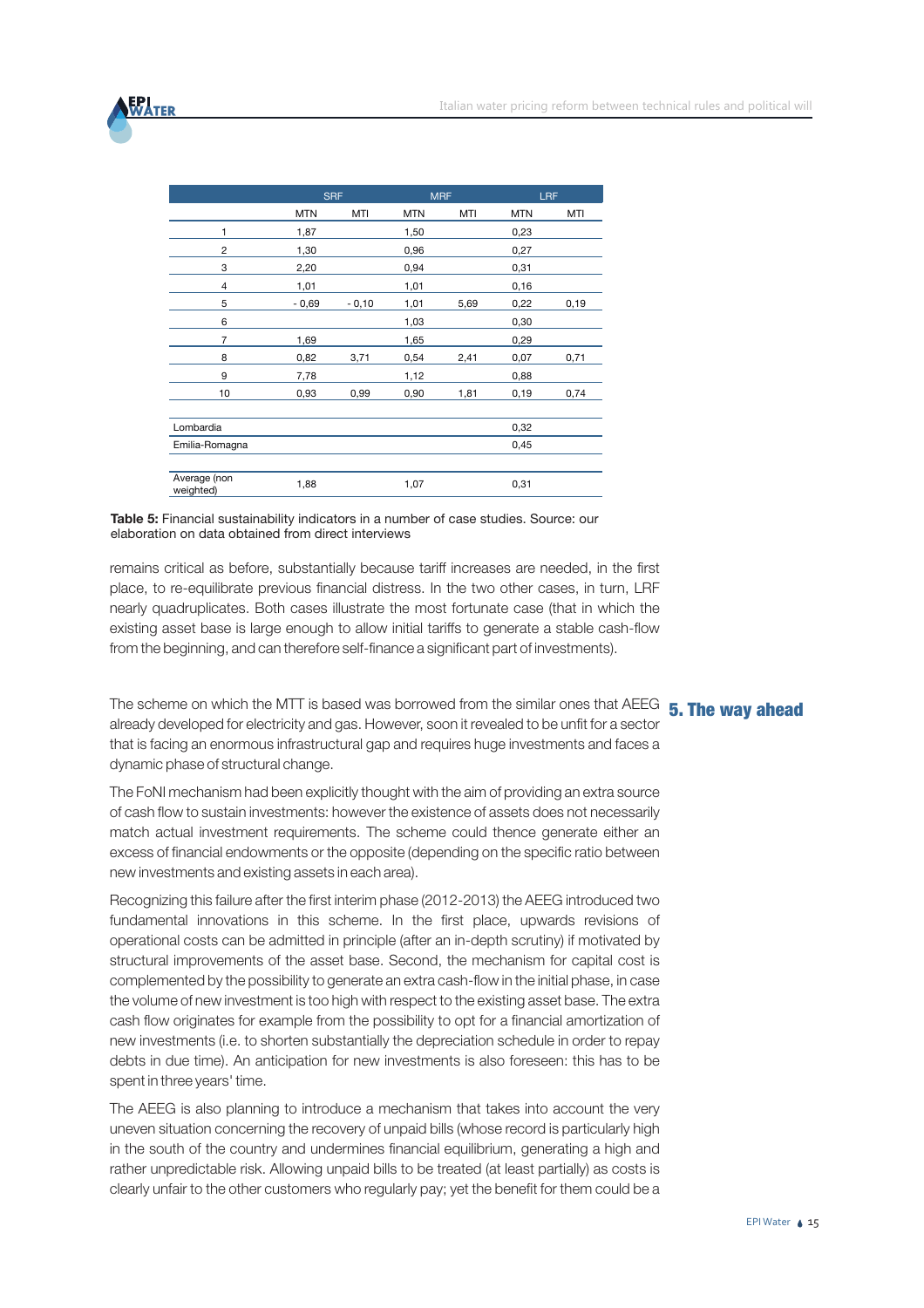

reduction of the cost of capital due to the reduction of risk. The mechanism will include only a standard level of unpaid bills, and only provided that the operator has adopted a standard effort for recovering them.

Another opportunity will be offered by the consideration of resource and environmental costs. These are at the moment only considered as a discussion item, and provisionally set to zero. Introducing a specific cost component could be effectively designed in order to prioritize investments and promote cost-efficient solutions.

For example, in order to reduce leakage and promote network renovation (as we already said, this is an important priority, given the enormous amount. An abstraction charge could be imposed on gross abstractions, and passed through only on the basis of a targeted standard level of leakage, encouraging operators to accelerate the search for remedies. A similar scheme could be adopted for accelerating investments aimed to complying with UWWD and WFD: the cost of EU fines and the amount of environmental costs could be charged on operators and passed through only in a limited way, as a function of the desired speed of investment.

Thence, the "carrot" represented by the remuneration of investments at the market cost of finance + premium could be complemented by the "stick" represented by the ERC.

Similarly, performance-based prizes and sanctions are likely to be introduced.

These innovations allow to better tailor the regulatory scheme to local necessities (while the interim one was rigid and adapt only to cases where the asset base needed only marginal improvements). However, further evidence is needed in order to assess the real capacity of the system to guarantee a stable reprise of investments at a reasonable path.

The experience made with the MTN shows that the devil hides in the details: while seemingly designed in a way that should guarantee cost recovery (actual and perspective), the MTN was wrecked by an inconsistent political will to use it in an appropriate way. Where the MTN was properly and coherently used, despite rather high tariff increases, investment plans were actually implemented; in turn, it proved to be vulnerable to ex-post betrayal of its philosophy.

The MTI is now awaited to the proof of being able to resist such temptations. This will probably be more a matter of governance than of technical accounting algorithms.

#### Milne J., Andersen M.S., 2013, Handbook of Research on Environmental Taxation, Elgar, London **References**

Danesi, L., Passarelli, M. & Peruzzi, P., 2007, Water services reform in Italy: its impacts on regulation, investments and affordability. Water Policy, 9 (1), 2007

Carrozza C., 2011, Italian water services reform from 1994 to 2008: decisional rounds and local modes of governance. Water Policy, 13 (6), 751-768.

Massarutto A., 2007, Water pricing and full-cost recovery of water services: economic incentive or instrument of public finance?, Water Policy, 9, 591-613

Massarutto A., Ermano P., 2013, Drowned in an inch of water. How poor regulation weakened the Italian water reform, Utilities Policy, 24, 20-31

Massarutto A., Antonioli B., Ermano P., 2013, Assessing the impact of water service regulatory reforms in Italy: a multidimensional approach, Water Policy, 15, 1046–1063

Massarutto A., 2011, I conti senza l'oste. Come pagheremo il servizio idrico dopo il referendum?, Economia dei servizi, 2/2011

Massarutto A., 2012, Urban water conflicts, and ecological-economic approach, in Barraqué B. (ed.), Urban Water Conflicts, Routledge, London